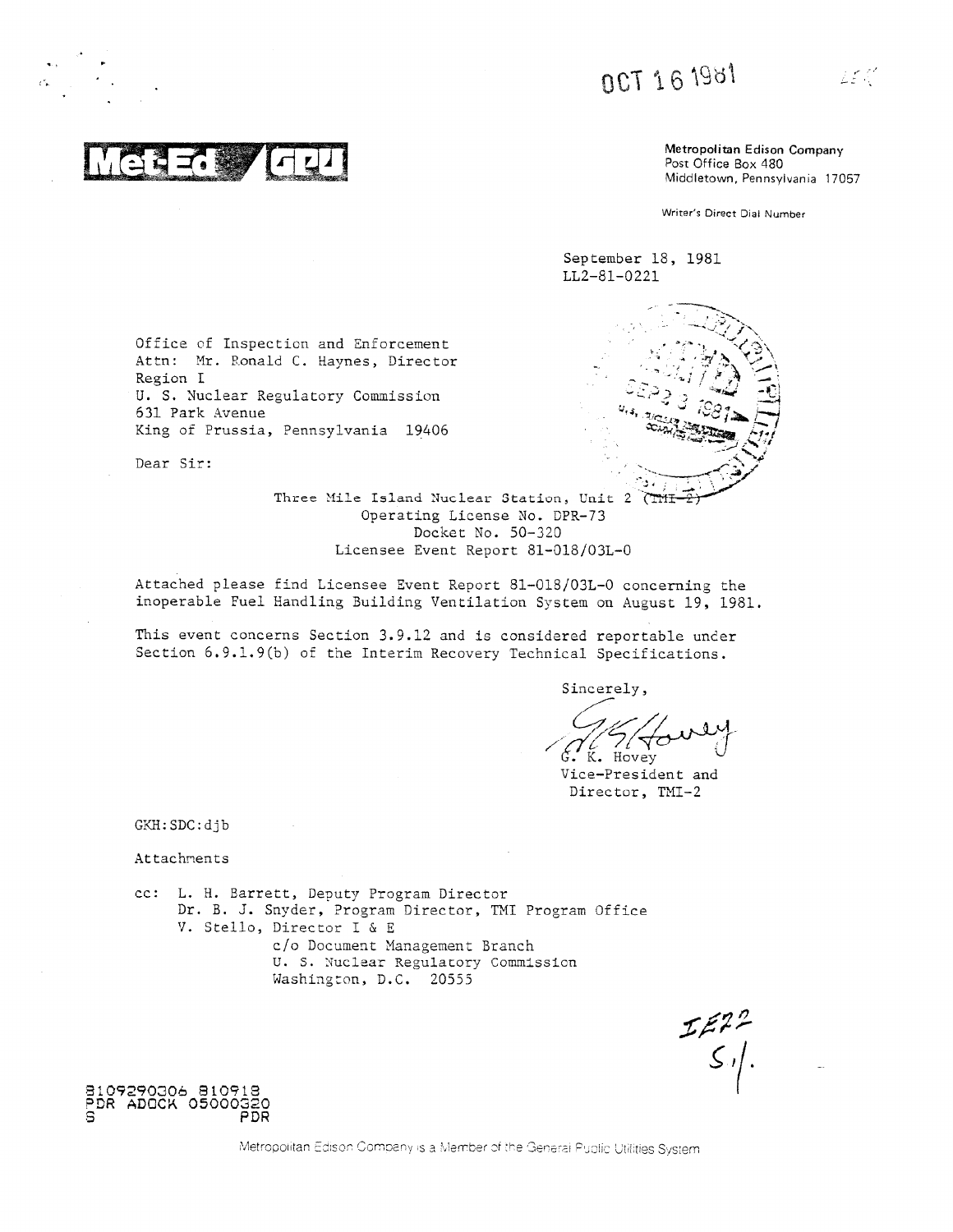| <b>NRC FORM 366</b>                                                                                                   |                                                                                                                                             |                                                                                                                          | U.S. NUCLEAR REGULATORY COMMISSION                                                                                                     |  |
|-----------------------------------------------------------------------------------------------------------------------|---------------------------------------------------------------------------------------------------------------------------------------------|--------------------------------------------------------------------------------------------------------------------------|----------------------------------------------------------------------------------------------------------------------------------------|--|
| $(7 - 77)$                                                                                                            |                                                                                                                                             | LICENSEE EVENT REPORT                                                                                                    | Attachment 1<br>LL2-81-0221                                                                                                            |  |
| CONTROL BLOCK:                                                                                                        | (1)                                                                                                                                         |                                                                                                                          | (PLEASE PRINT OR TYPE ALL REQUIRED INFORMATION)                                                                                        |  |
| ¥<br>9<br>LICENSEE CODE                                                                                               | $\overline{0}$<br>0<br>$\theta$<br>$\Omega$<br>2<br>LICENSE NUMBER                                                                          | $\Omega$<br>$\cup$<br>0<br>$\cup$<br>3                                                                                   | $\left(5\right)$                                                                                                                       |  |
| CON'T<br>REPORT<br>0<br>6<br>$\mathbf{1}$<br>SOURCE                                                                   | 0   0   0   3<br>DOCKET NUMBER                                                                                                              | $\frac{2}{68}$ $\frac{0}{69}$ $\frac{0}{69}$ $\frac{8}{5}$ $\frac{1}{2}$<br> 9 8<br>$\overline{68}$<br><b>EVENT DATE</b> | 0 (s)<br>(9)<br>REPORT DATE                                                                                                            |  |
| $0$   2                                                                                                               | EVENT DESCRIPTION AND PROBABLE CONSEQUENCES (10)<br>At 0810 hours August 19, 1981 the Fuel Handling Building (FHB) ventilation exhaust      |                                                                                                                          |                                                                                                                                        |  |
| $\sqrt{3}$<br>$\mathbf{0}$                                                                                            | fans (AH-E-10C and D) and supply fans (AH-E 9A and B) tripped. This event is similar                                                        |                                                                                                                          |                                                                                                                                        |  |
| to LER 80-43. This event had no effect of the plant, its operation, or the health<br>$\overline{4}$<br>$\overline{0}$ |                                                                                                                                             |                                                                                                                          |                                                                                                                                        |  |
| and safety of the public.<br>$5\phantom{.0}$<br>0 <sup>1</sup>                                                        |                                                                                                                                             |                                                                                                                          |                                                                                                                                        |  |
| $6^{\circ}$<br>$\circ$                                                                                                |                                                                                                                                             |                                                                                                                          |                                                                                                                                        |  |
| 7.<br>$\Omega$                                                                                                        |                                                                                                                                             |                                                                                                                          |                                                                                                                                        |  |
| 3<br>3 <sub>3</sub>                                                                                                   |                                                                                                                                             |                                                                                                                          | 30                                                                                                                                     |  |
| SYSTEM<br>CODE<br>9                                                                                                   | CAUSE<br>CAUSE<br>CODE<br><b>SUBCODE</b><br>Е<br>Α<br>(12)<br>(13)<br>11<br>$12 \,$<br>13                                                   | <b>COMPONENT CODE</b><br>R.<br>13                                                                                        | COMP.<br>VALVE<br><b>SUBCODE</b><br><b>SUBCODE</b><br>S<br>Z<br>(16<br>14<br>(15<br>19                                                 |  |
| EVENT YEAR<br>LER RO<br>17<br>REPORT<br>NUMBER                                                                        | SEQUENTIAL<br>REPORT NO.<br>22                                                                                                              | OCCURRENCE<br>CODE<br>$\mathcal{L}$<br>$\Omega$<br>28<br>29                                                              | REVISION<br>REPORT<br><b>TYPE</b><br>NO.<br>0<br>L<br>32<br>30                                                                         |  |
| ACTION FUTURE<br>TAKEN ACTION<br>19<br>18                                                                             | EFFECT<br>SHUTUOWN<br>METHOD<br>ON PLANT<br>0<br>ΙZ<br>0 <sub>1</sub><br>$^{(21)}$<br>(20)<br>CAUSE DESCRIPTION AND CORRECTIVE ACTIONS (27) | ATTACHMENT<br>SUBMITTED<br>HOURS $(22)$<br>$\overline{0}$<br>0<br>Y<br>(23)<br>40                                        | COMPONENT<br>PRIME COMP.<br>NPRD-4<br>FORM SUB.<br><b>SUPPLIER</b><br>MANUFACTURER<br>3<br>N<br>(24)<br>A<br>(25)<br>[26]<br>42<br>44. |  |
| The cause was the failure of the flow switch on AH-E-10C; the flow switch performs<br>$\circ$                         |                                                                                                                                             |                                                                                                                          |                                                                                                                                        |  |
| $\mathbf{1}$                                                                                                          |                                                                                                                                             |                                                                                                                          | a low flow ventilation trip function. Because fans 10A and 10B were unavailable for                                                    |  |
| service the flow switch was initially bypassed and the C/D train returned to an<br>$\mathfrak{L}$<br>T.               |                                                                                                                                             |                                                                                                                          |                                                                                                                                        |  |
| The flow switch was replaced on August 21, 1981.<br>operable status.<br>$\mathbf{3}$                                  |                                                                                                                                             |                                                                                                                          |                                                                                                                                        |  |
| 4<br>8 <sub>3</sub>                                                                                                   |                                                                                                                                             |                                                                                                                          | 30                                                                                                                                     |  |
| FACILITY<br>STATUS<br>% POWER<br>$\overline{O}$<br>X<br>0.<br>$\left(28\right)$<br>$5 -$<br>а                         | (30)<br>OTHER STATUS<br>Recovery Status<br>0 <sub>1</sub><br>(29)<br>12 <sub>1</sub><br>44<br>13                                            | METHOD OF<br><b>DISCOVERY</b><br>(31) Operator observation<br>A<br>45<br>46                                              | (32)<br>DISCOVERY DESCRIPTION<br>80                                                                                                    |  |
| <b>ACTIVITY</b><br><b>CONTENT</b><br>RELEASED OF RELEASE<br>Z<br>Ζļ<br>(33)<br>6.<br>10<br>$8 - 9$                    | AMOUNT OF ACTIVITY (35)<br>N/A<br>44                                                                                                        | 45                                                                                                                       | LOCATION OF RELEASE (36)<br>N/A<br>80                                                                                                  |  |
| PERSONNEL EXPOSURES<br>NUMBER<br>Ω<br>∠                                                                               | 11<br>DESCRIPTION <sup>(39)</sup><br>TYPE<br>(38)                                                                                           |                                                                                                                          | N/A                                                                                                                                    |  |
| э.<br>- 9<br>$11 -$<br>12<br>PERSONNEL INJURIES<br>NUMBER<br>ΪO<br>0.<br>$\Omega$<br>(40)<br>2                        | 13<br>DESCRIPTION(41)                                                                                                                       | N/A                                                                                                                      | 30                                                                                                                                     |  |
| 39<br>12<br>11<br>LOSS OF OR DAMAGE TO FACILITY (43)<br>TYPE<br>DESCRIPTION<br>Z<br>(42)<br>9.                        |                                                                                                                                             | N/A                                                                                                                      | 80<br>$\cdot$                                                                                                                          |  |
| а<br>10<br>$\circ$<br>PUBLICITY                                                                                       |                                                                                                                                             |                                                                                                                          | 80<br>NRC USE ONLY                                                                                                                     |  |
| DESCRIPTION <sup>(45)</sup><br>SSUED_<br>$N \left[ (44) \right]$<br>20<br>8109290311 810918                           | N/A                                                                                                                                         |                                                                                                                          | ю<br>$\frac{1}{80}$<br>68<br>- 69                                                                                                      |  |
| PDR ADOCK 05000320                                                                                                    | Steven D. Chaplin<br>ARER.<br>PDR.                                                                                                          |                                                                                                                          | od?<br>$(717)$ 948-8461<br>PHONE:                                                                                                      |  |

 $\overline{\mathbf{A}}$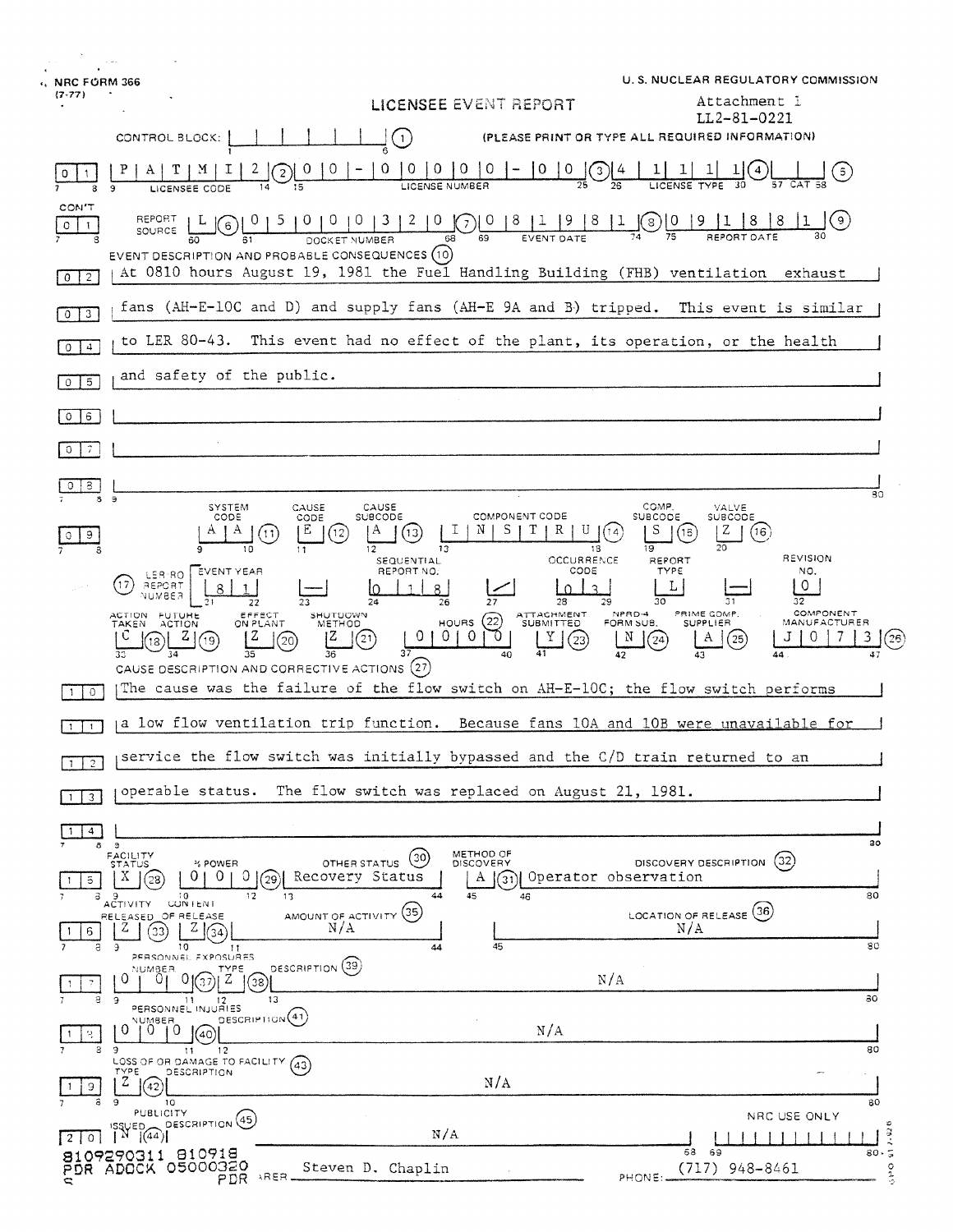\_

# LICENSEE EVENT REPORT NARRATIVE REPORT TMI-II LER 81-18/03L-0 EVENT DATE - August 19, 1981

#### I. EXPLANATION OF OCCURRENCE

At 0810 hours on August 19, 1981, the operating Fuel Handling Building (FHB) exhaust fans (AH-E-10C and D) and supply fans (AH-E-9A and B) tripped. No apparent cause was found and attempts to restart the fans were unsuccessful. An investigation determined that the flow switch on AB-E-10C was malfunctioning; the flow switch performs a low flow ventilation trip function. AB-E-10D was started to ensure the FHB was maintained at a negative pressure. The flow switch was bypassed and fan unit AH-E-10C was restarted at 1310 hours. However, exhaust flowrate remained low. Further investigation determined the belts on AH-E-10C failed. The belts were replaced and the FHB ventilation was returned to an operable status at 0437 on August 20, 1981.

This report is being submitted under Tech. Spec. 6 .9.1.9(b) because the action statement of Section 3.9.12 was entered inadvertently. This is not a violation of Tech. Specs. because the requirements of the action statement were complied with.

This event is similar to LER 80-43/03L-0.

# II. CAUSE OF THE OCCURRENCE

The cause of this occurrence is the failure of the flow switch on Ali-E-10C while AH-E-10A and B where out of service for maintenance.

# III. CIRCUMSTANCES SURROUNDING THE OCCURRENCE

At the time of the occurrence, the Unit 2 facility was in a long-term cold shutdown state. The reactor decay heat was being removed via loss to ambient. Throughout the event there was no effect on the Reactor Coolant Syotem.

### IV. CORRECTIVE ACTIONS TAKEN OR TO BE TAKEN

#### 'MEDIATE

The failed flow switch was replaced and the switch bypass eliminated on August 21, 1981.

#### LONG TERM

No additional corrective action is necessary.